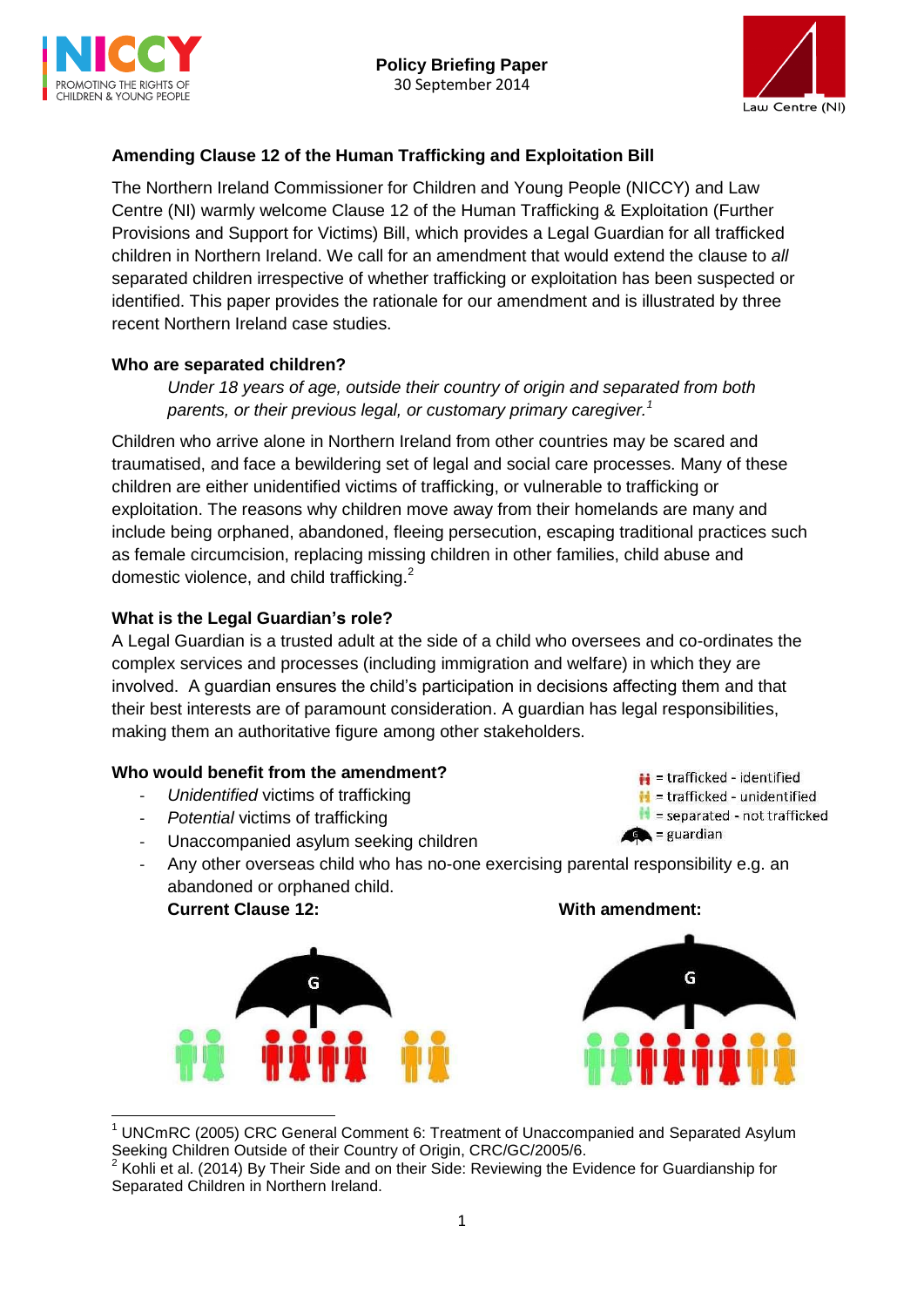

**.** 



### **How many children would benefit?**

The exact numbers of separated children and young people in Northern Ireland is difficult to gauge and figures vary depending on source. As of 31 March 2013, 10 separated children were in the care of Health and Social Care Trusts.<sup>3</sup> In comparison, National Referral Mechanism figures for 2013 refer to 20 minors identified as trafficked (10 UK Nationals and 10 Non-UK Nationals). <sup>4</sup> There may also be some duplication between reporting systems where a child is registered as both a trafficked and separated child.

What is clear is that the additional number of children that would be affected by this amendment is extremely small (<10 per year). While the additional resources would be minimal, the benefits to these individual children would be immeasurable.

Given the existing small numbers of separated / trafficked children, we anticipate that the guardian role could be facilitated through an existing specialist organisation.

#### **Why should Clause 12 be extended?**

There are a number of compelling reasons why Clause 12 should be extended. These include:

### **1. Helping to ensure that trafficked children are properly identified**

Trafficked children rarely self identify as a victim of trafficking and do not make a full disclosure at the outset. They have been deceived, coerced and are often terrified of their traffickers. In some cases, their families may have been complicit in their trafficking – a very difficult thing for any child to come to terms with. The Scottish Guardianship service has demonstrated that an independent Guardian can play a crucial role in – over time - helping identify trafficking indicators.<sup>5</sup>

The Department of Justice estimates that presently two thirds of all victims of trafficking are not identified through the official NRM mechanism.<sup>6</sup> There are a number of reasons for this but poor identification of victims by professionals is part of the problem.

Jin<sup>7</sup> is 16 years old and was spotted by immigration officials disembarking from an international flight. Social Services were called and legal advice was sought. Jin's account was bizarre and his explanations of his travels seemingly implausible. Professionals suspected trafficking but Jin was adamant that he was not a victim and did not want any investigations to take place. This created difficulties for all involved. A specially trained and experienced Legal Guardian may have identified indicators and encouraged disclosure. In addition, a Legal Guardian could have instructed a solicitor to act on behalf of Jin.

More identification of victims will improve intelligence, which in turn will lead to more effective enforcement. This proposed legislation demonstrates that Northern Ireland is serious about

<sup>6</sup> Simon Rogers of DOJ Protection and Organised Crime Division giving evidence in Westminster Q1004 evidence session HC [1019], Tuesday 4 March 2014

 $3$  Information obtained in the Delegated Statutory Functions Report. See Kohli et. al (p.51)

<sup>&</sup>lt;sup>4</sup> The National Referral Mechanism (NRM) is a UK wide framework for identifying victims, ensuring victims receive appropriate protection and support and compiling official statistics on victims.

<sup>5</sup> Crawley & Kohli, 'Evaluation of the Scottish Guardianship Service: She Endures with Me' (2013)

<sup>&</sup>lt;sup>7</sup> Names have been changed within the case studies to protect children's identities.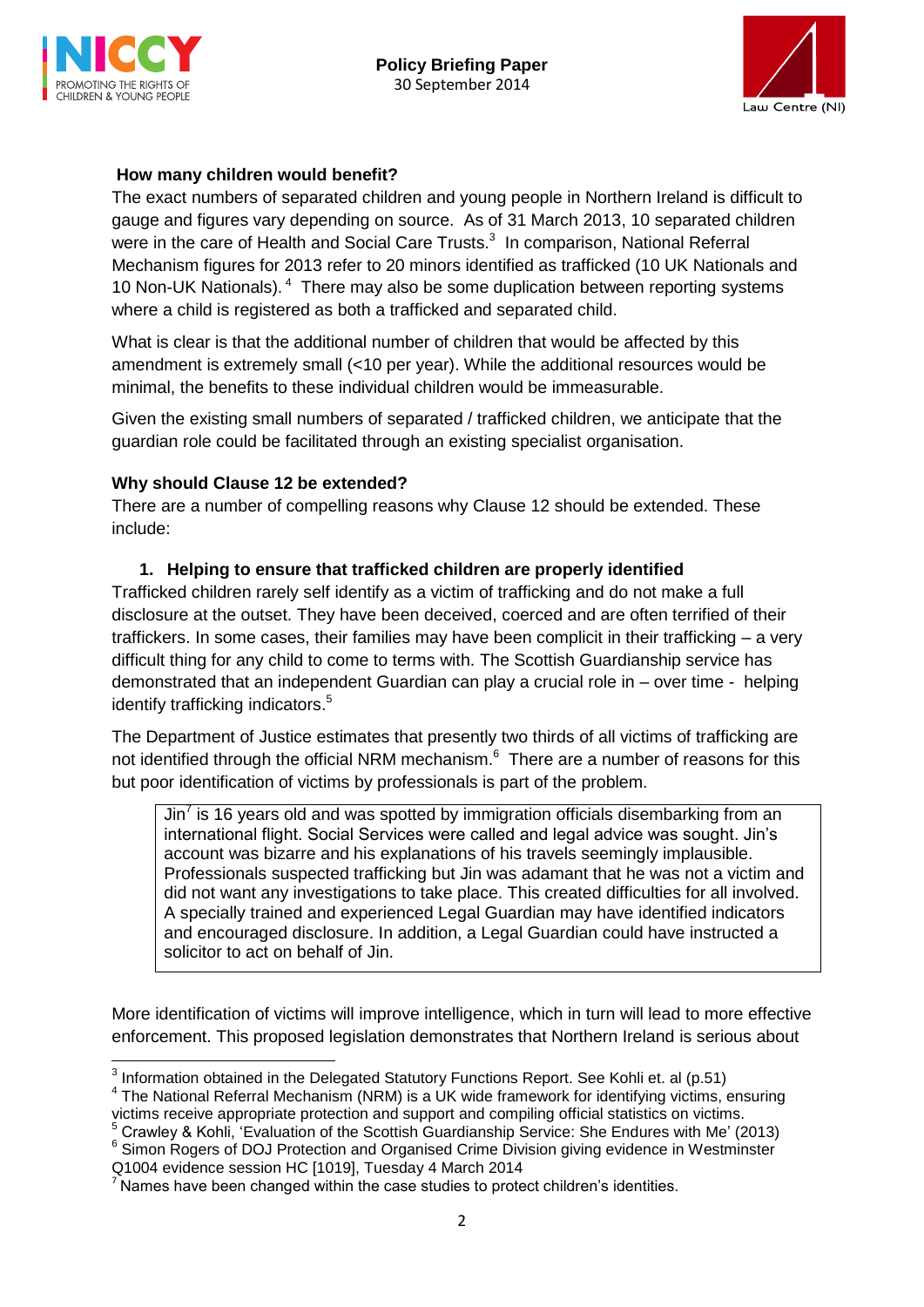



protecting child victims of trafficking, however to do this fully it must 'widen the net' to ensure that no potential child victim is missed. This amendment effectively widens the net.

# **2. Helping prevent exploitation / abuse.**

Without a family network, separated children are particularly vulnerable to exploitation and abuse and are at very high risk of going missing from care. As of March 2013, three separated children went missing during the previous year in Northern Ireland.<sup>8</sup> This amounts to a quarter of the separated children who presented to the HSCT's during April 2012-March 2013.

An independent Legal Guardian would complement existing social services structures by being the one constant person in the life of a separated child, helping them to integrate into the community safely and to build healthy relationships, while being vigilant to any risk of exploitation or abuse. This amendment would play a critical preventative role.

Huang, a young person, was arrested by police in Stranraer and brought to the Larne Adult detention facility where he told staff he was a minor. A Home Office immigration officer interviewed the young person and confirmed that he appeared to be under 18. Social services arranged for him to be taken into care, but before a social services age assessment could be completed the young person went missing. Immigration Enforcement contacted the Police Service of Northern Ireland who worked with the Garda Síochána in the Republic of Ireland to try and trace the young person.<sup>9</sup> Research suggests that the quick intervention of a Guardian would have improved Huang's prospects of staying safe.



## **3. Complying with international best practice.**

No EU Member state has a guardianship system only for child victims of trafficking<sup>10</sup>. Several countries provide guardians for both trafficked and separated children in recognition of the inherent vulnerabilities of both groups. It is also a requirement of international good practice and advice of the UN Committee on the Rights of the Child that member states should appoint a guardian to all unaccompanied children.<sup>11</sup> The current Clause 12 falls short in this regard.

**<sup>.</sup>** <sup>8</sup> HSCB & DHSSPS (2014) Presentation on Safeguarding and Promoting the Welfare of Separated Children arriving in NI Ireland, DOJ NGO Anti-Trafficking Engagement Group, 03.05.2014.

<sup>&</sup>lt;sup>9</sup> HM Chief Inspectorate of Prisons, Report on an Unannounced Inspection of the Short-Term Holding Facility at Larne House, November 2013.

<sup>10</sup> European Agency for Fundamental Rights & European Commission 'Guardianship for Children Deprived of Parental Care' (2014)

 $11$  E.g. UN Convention on the Rights of the Child, Treatment of unaccompanied and separated children outside of their country of origin. (General Comment 6 2005)